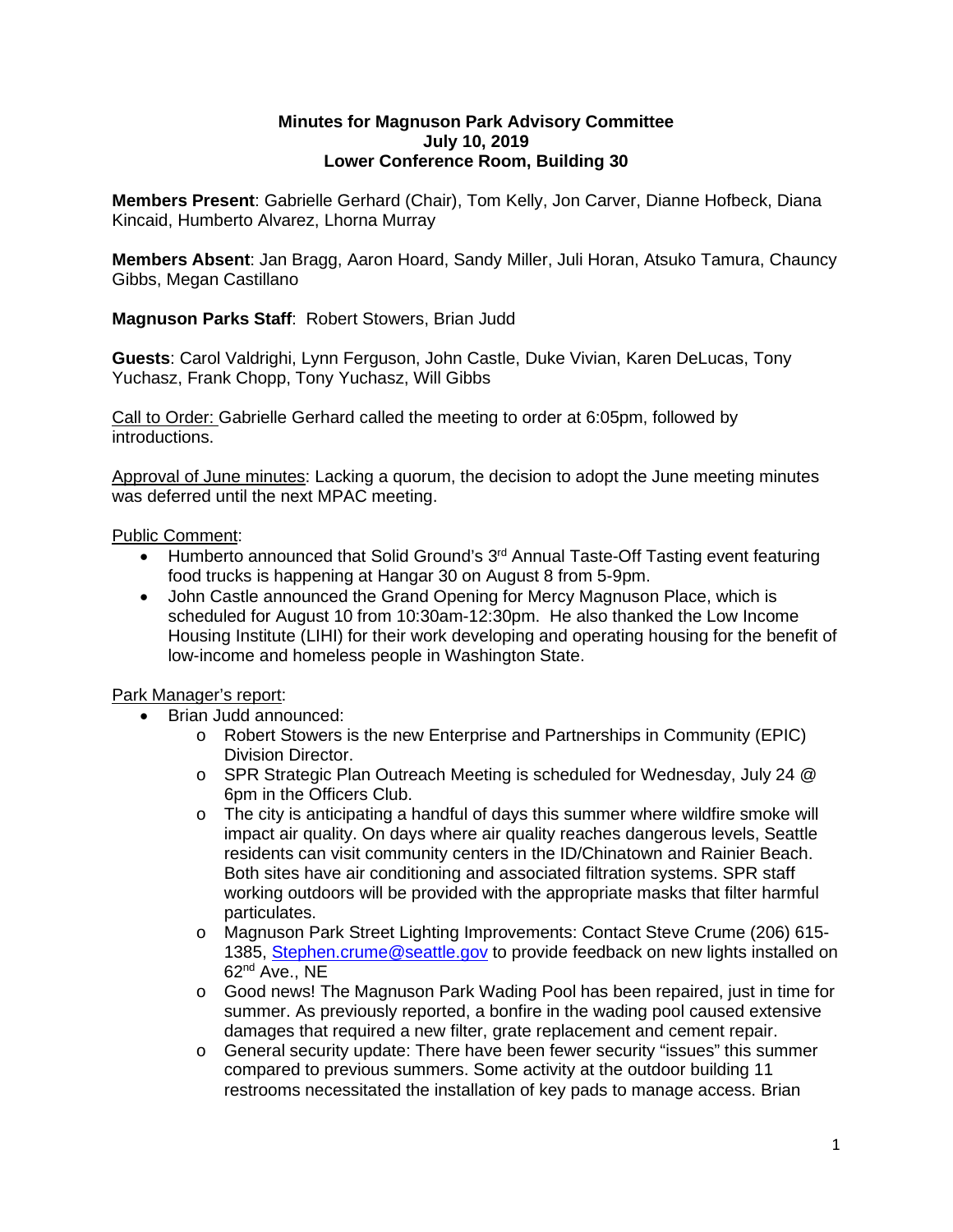credited the increased Seattle Police Department patrols in the park for some of the improvement.

- o Mercy Magnuson Place Grand Opening takes place August 10, as mentioned above. All are invited. See this website to RSVP: <https://www.mercyhousing.org/events/mercy-magnuson-place-grand-opening/>
- o Finally, Seattle Parks is looking to hire a new Administrative Specialist at Magnuson Park.

## Robert Stowers, new SPR Division Director:

Mr. Stowers described his prior experience with Seattle Parks Department. He started with the Department in 1980 and is entering his 40<sup>th</sup> year of public service. Prior responsibilities include acting director of the Seattle Aquarium, loan executive with the Salmon Homecoming Alliance, South Regional Manager and Director Park Resources and Education. Mr. Stowers is replacing Cheryl Fraser and intends to continue and improve upon her work in the department. In response to a question regarding programming at Magnuson Park, he stated that he cares deeply about equity and access to park programs. Brian Judd said that Mr. Stowers plans to attend MPAC meetings going forward with a standing agenda item.

Councilmember Abel Pacheco, District 4 Rep on the Seattle City Council: Mr. Pacheco outlined his vision while he serves in a caretaker capacity on the Seattle City Council representing District 4, following the departure of Rob Johnson. Mr. Pacheco stated that he plans to focus on the city budget, including building out the budget priorities. He attends the District 4 presidents meeting (of the neighborhood associations) to understand local priorities.

- Mr. Pacheco is not seeking reelection and he is not endorsing any of the candidates running in District 4.
- In response to a question about how much he can accomplish during his remaining time in the District 4 seat, Mr. Pacheco said that he was proud of his work on the Hotel Workers Bill and all of his work successful adding amendments to certain bills.
- He kept nearly everyone on staff from Rob Johnson's team, including: Noah An, Chief of Staff; Geri Morris, Director of Constituent Relations; Karlene Rytkonen, Legislative Affairs Director; and Alyssa Patrick, Legislative Affairs Director.
- He opened a new district office the UDistrict. His contact info is [Abel.Pacheco@seattle.gov](mailto:Abel.Pacheco@seattle.gov)

1020 Flats at Magnuson Park: Will Gibbs presented his concept and proposal for converting Building 2 into an environmentally sustainable innovation hub and event space. Key discussion points include:

• Modica Microindustries has a track record of successfully upcycling shipping containers into workspace. The Brickhouse in south Seattle [\(https://www.mmicroindustries.com/the](https://www.mmicroindustries.com/the-brickhouse)[brickhouse\)](https://www.mmicroindustries.com/the-brickhouse) is a place to work and explore the intersection of art and industry. In addition to 6 private offices, the Brickhouse features flexible common areas and shared resources.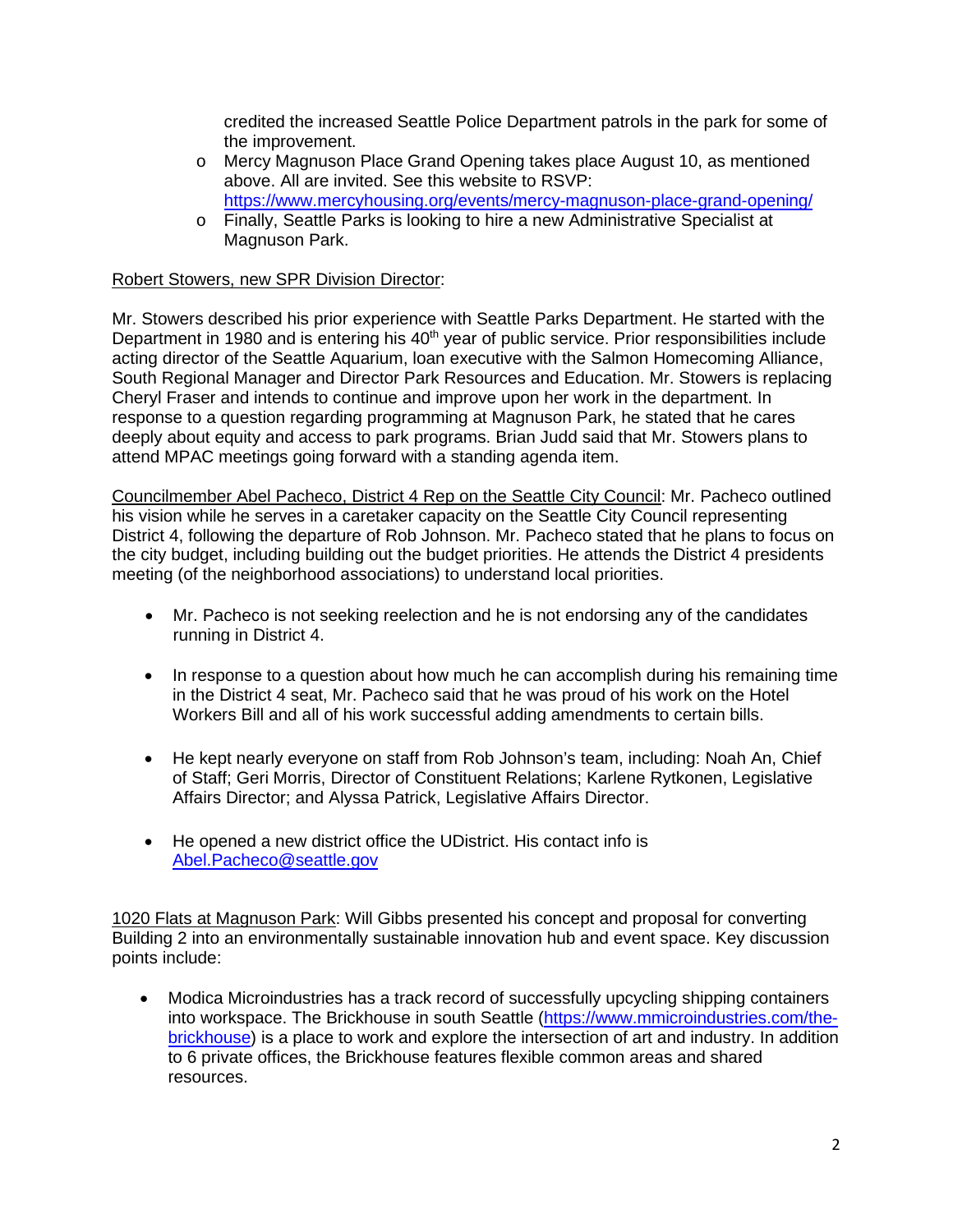- According to Mr. Gibbs, by 2050 the global human population will surpass 10 billion people. The challenge will be to sustain our growing population, especially in terms of food production. There is currently lots of research focused on developing new plantbased proteins and improving transportation logistics, but Mr. Gibbs noted that Seattle is lacking facilities to share resources, especially for some of those companies that do not yet have a public presence. Moreover, Magnuson Park is situated in a food dessert
- The idea for Building 2 is for a "mosaic" of activities under 1 roof. The name 1020 Flats comes from seed trays and the modular nature of Modica Microindustries modular design approach. Specifically, the various entities proposed in a future Building 2 space include:
	- o urban agriculture/tech incubator program
	- o event space / art performance
	- o interactive demonstration space
	- o daily "fresh greens" sales
- Mr. Gibbs emphasized the public benefits to be achieved, including internships and apprenticeships, class and workshops in urban farming, among others.
- The funding and revenue sources would come from rents, events space rent, donations, and grants.
- Partners include LOT-EK.com, squarerootsgrow.com, farm2050.com.
- Mr. Gibbs fielded questions relating to heating Building 2, ensuring the historical integrity of the building, and what would happen with current tenants, including Earthcorps. In addition, Mr. Gibbs discussed future partnerships with the Magnuson P-Patch and Waldorf schools, which also have hydroponic growing programs.

Sand Point Cottage Community: As discussed at the June 2019 MPAC meeting, the Low Income House Institute (LIHI) and other partners are proposing to build 22-25 studio and onebedroom cottages in a residential village community in the park. (See: [https://lihi.org/2019/07/29/announcing-sand-point-cottage-community/\)](https://lihi.org/2019/07/29/announcing-sand-point-cottage-community/).The goal of the project is to provide long-term workforce housing for individuals and families. Frank Chopp reiterated that developers are carrying out the 1997 Magnuson strategic plan that called for workforce housing at the park. The housing will be built using an apprenticeship program. Since the last meeting, the developers have obtained an agreement with Seattle Public Utilities to build on top of the tank and have a good faith agreement with Solid Ground. Apprenticeship partners include Woodtech, Seattle Public Schools, and the Washington Department of Corrections.

Karen Delucas discussed the latest thinking on the design and construction of the cottages. She stated that each cottage will be built off-site by students training in construction trade programs. Each module will have the same basic footprint, including an open and closed side, and all will have a porch to create community. A common area and building will be located in the middle of the community, while parking will be located on top of the tank to the west of the development. LIHI will manage the property. Key points from the presentation include: